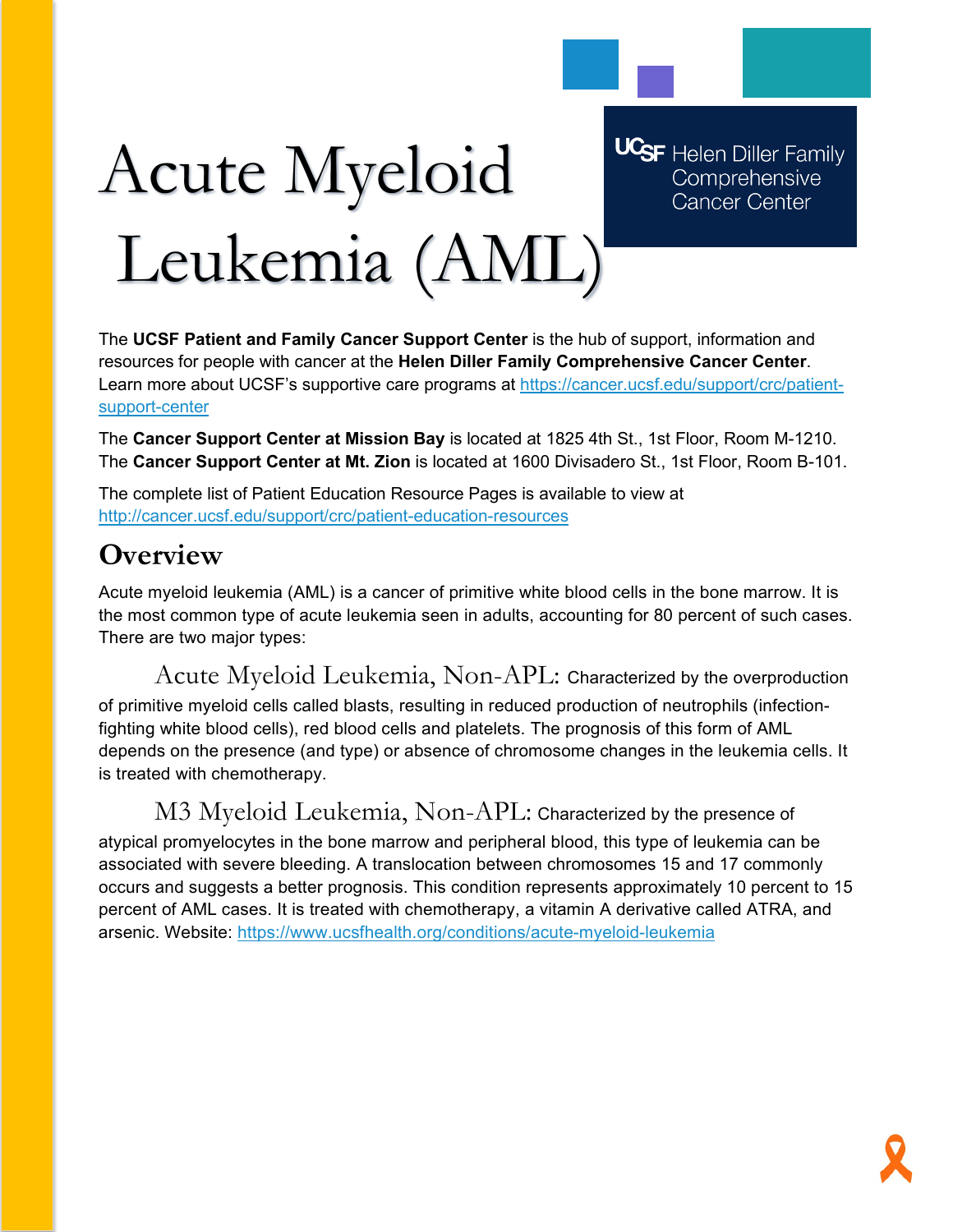# **UCSF Resources**

# UCSF Hematology and Oncology

The faculty of the Divisions of Hematology & Medical Oncology - managed separately at the UCSF Medical Center at Parnassus, the UCSF Helen Diller Family Comprehensive Cancer Center at Mount Zion, Zuckerberg San Francisco General Hospital Medical Center, and the San Francisco VA Health Care System - are leaders in the fields of cancer care and blood disorders. For over thirty years, our faculty has passionately pursued its mission to enhance individual lives around the world by improving the treatment of cancer and blood disorders. For patients suffering from these conditions, we discover and implement medical advances that have improved survival rates and quality of life. Website:<https://hemonc.ucsf.edu/>| Phone Number: (415) 353-2421

# **Publications**

## Cancer Support Community: "Looking at Leukemias: Acute Myeloid Leukemia" (Videos)

Over the past few years, a number of exciting scientific advances have been made in treating Chronic Lymphocytic Leukemia (CLL). This episode takes a close look at the new treatments and testing being used so that you have the most up to date information for making informed decisions. Our guest is Dr. Danielle Brander (Duke University Cancer Institute). Website: [https://www.cancersupportcommunity.org/taxonomy/term/151?gclid=Cj0KCQiAt8WOBhDbARIsANQLp94Jj](https://www.cancersupportcommunity.org/taxonomy/term/151?gclid=Cj0KCQiAt8WOBhDbARIsANQLp94JjJT9DL_FtmDoHLgz8lRH4gyD0IZHwVECSpD2mJbly7IwxhUGIkoaApSuEALw_wcB) [JT9DL\\_FtmDoHLgz8lRH4gyD0IZHwVECSpD2mJbly7IwxhUGIkoaApSuEALw\\_wcB](https://www.cancersupportcommunity.org/taxonomy/term/151?gclid=Cj0KCQiAt8WOBhDbARIsANQLp94JjJT9DL_FtmDoHLgz8lRH4gyD0IZHwVECSpD2mJbly7IwxhUGIkoaApSuEALw_wcB)

#### Leukemia & Lymphoma Society Education Resources

LLS provides excellent patient education materials, videos, webcasts, and drug information, as well as books on caregiving. Materials can be ordered for free or viewed online. (Available in various foreign languages) Website: <http://www.lls.org/education-resources>

# **Organizations**

## American Cancer Society (ACS) – Acute Myeloid Leukemia (AML)

At the American Cancer Society, we're on a mission to free the world from cancer. Until we do, we'll be funding and conducting research, sharing expert information, supporting patients, and spreading the word about prevention. All so you can live longer — and better.

Website: <https://www.cancer.org/cancer/acute-myeloid-leukemia/about/what-is-aml.html> | Phone Number: 800.227.2345

## Cancer Support Community – Acute Myeloid Leukemia (AML)

As the largest professionally led nonprofit network of cancer support worldwide, the Cancer Support Community is dedicated to ensuring that all people impacted by cancer are empowered by knowledge, strengthened by action, and sustained by community.

Website: <https://www.cancersupportcommunity.org/acute-myeloid-leukemia> | Phone Number: 888-793-9355